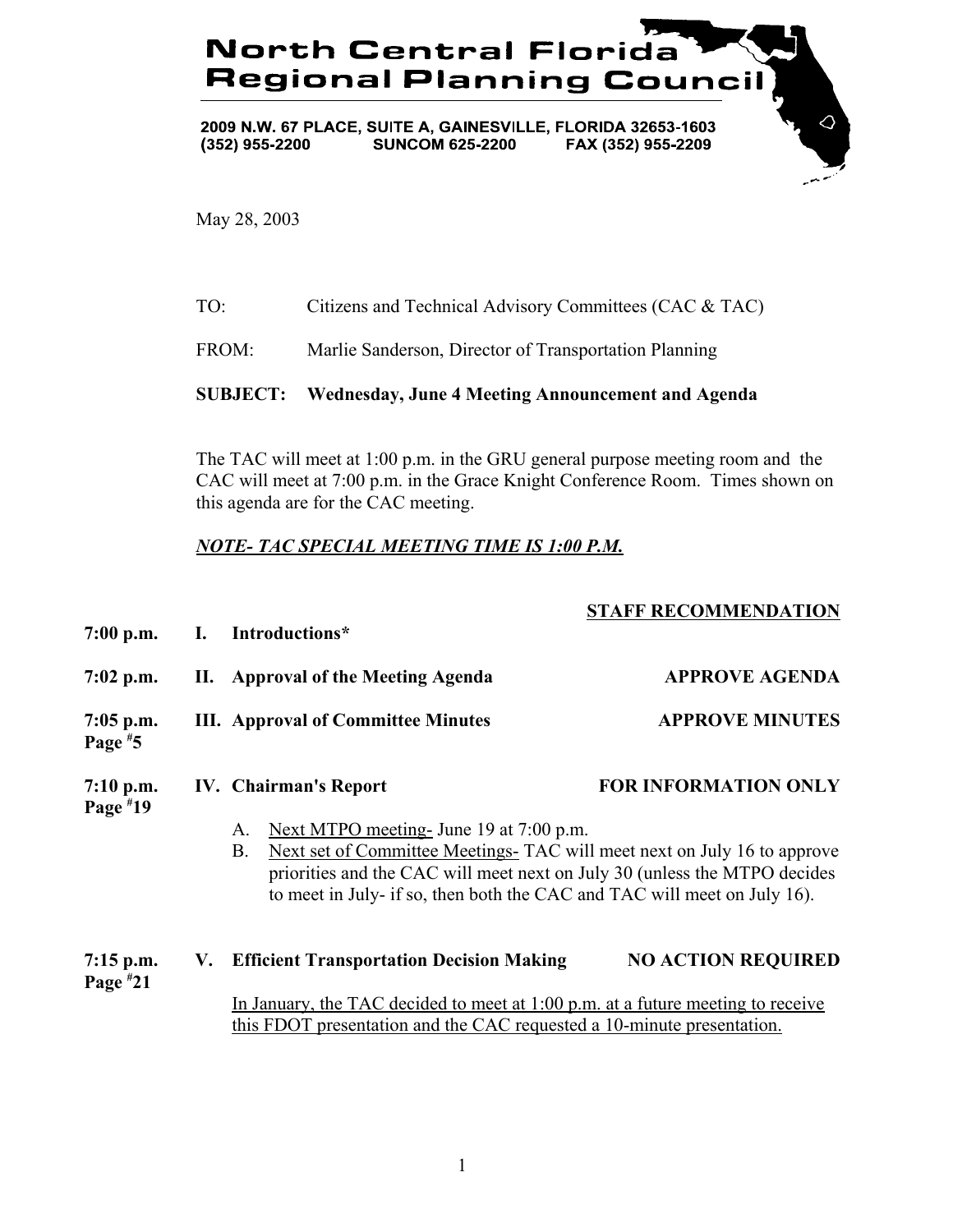| $7:25$ p.m.<br>Page #25   |    | VI. U.S. 441 Resurfacing Project from Williston<br><b>Road to Archer Road</b>                                                                                                     | <b>APPROVE DESIGN TEAM</b><br><b>RECOMMENDATIONS</b> |
|---------------------------|----|-----------------------------------------------------------------------------------------------------------------------------------------------------------------------------------|------------------------------------------------------|
|                           |    | In December 2002, the MTPO requested that FDOT implement as many of the SW $13th$<br>Street Charrette strategies as possible in this resurfacing project.                         |                                                      |
| $7:35$ p.m.<br>Page $*39$ |    | VII. State Road 222 (N.E. 39th Avenue) Resurfacing<br>Project                                                                                                                     | <b>APPROVE DESIGN TEAM</b><br><b>RECOMMENDATIONS</b> |
|                           |    | This road will be resurfaced by FDOT from the end of the four-lane section east to State<br>Road 26.                                                                              |                                                      |
| 7:45 p.m.<br>Page #49     |    | VIII. W. 13 <sup>th</sup> Street Signage and Mast Arm Issues                                                                                                                      | <b>APPROVE DESIGN TEAM</b><br><b>RECOMMENDATIONS</b> |
|                           |    | The MTPO has been requested to adopt policies concerning the color of the signs, the<br>internal illumination and the additional mast arm that currently holds the new signs.     |                                                      |
| 8:00 p.m.<br>Page $*53$   |    | IX. U.S. 441 Bicycle Safety Project                                                                                                                                               | <b>APPROVE DESIGN TEAM</b><br><b>RECOMMENDATIONS</b> |
|                           |    | This FDOT project was approved by the MTPO on April 11, 2002.                                                                                                                     |                                                      |
| 8:15 p.m.<br>Page $*57$   | X. | Fiscal Years 2003/2004 - 2007/2008 Transportation<br><b>Improvement Program (TIP)</b>                                                                                             | <b>APPROVE STAFF</b><br><b>RECOMMENDATION</b>        |
|                           |    | The TIP is the document that the MTPO approves each year to authorize the use of<br>federal funds.                                                                                |                                                      |
| 8:25 p.m.<br>Page $*63$   |    | XI. Proposed State Road 24 (Archer Road) Amendment                                                                                                                                | <b>DEVELOP MTPO</b><br><b>RECOMMENDATIONS</b>        |
|                           |    | The MTPO has scheduled a public hearing for June 19 to consider amending the long<br>range plan to four-lane SR 24 west of Tower Road to just west of SW 91 <sup>st</sup> Street. |                                                      |
| 8:45 p.m.<br>Page $*71$   |    | XII. Year 2025 Long Range Plan Update-Request for<br><b>Proposal (RFP) Package</b>                                                                                                | <b>APPROVE STAFF</b><br><b>RECOMMENDATION</b>        |
|                           |    | This material describes the process that will be used to select the consultant and the draft<br>scope of services for this plan update.                                           |                                                      |